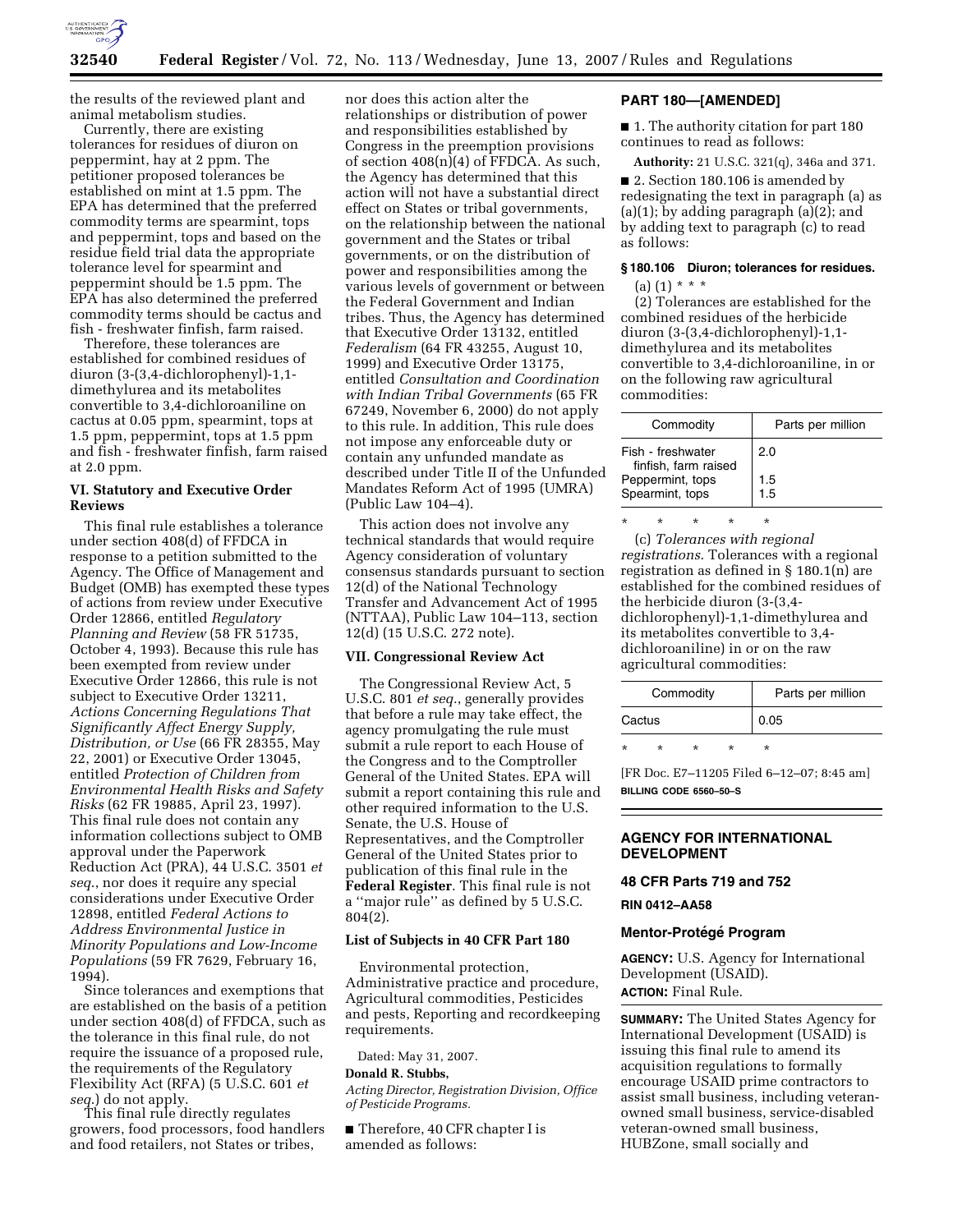economically disadvantaged business, and women-owned small business, in enhancing their capabilities to perform contracts and subcontracts for USAID and other Federal agencies. The program seeks to increase the base of small business eligible to perform USAID contracts and subcontracts. The program also seeks to foster long-term business relationships between USAID prime contractors and small business entities and to increase the overall number of small business entities that receive USAID contracts, and subcontract awards.

**DATES:** *Effective Date:* This rule will take effect July 13, 2007.

# **FOR FURTHER INFORMATION CONTACT:**

Rockfeler P. Herisse, Ph.D., U.S. Agency for International Development, Attn. Mentor-Protégé Program, Office of Small and Disadvantaged Business Utilization, 1300 Pennsylvania Avenue, NW., Washington, DC 20523–7800,

Telephone: 202–712–0064, and E-mail: *rherisse@usaid.gov.* 

#### **SUPPLEMENTARY INFORMATION:**

#### I. Background

# II. Resolution of Comments

- III. Procedural Requirements
- A. Review Under Executive Order 12866
- B. Review Under Executive Order 12988 C. Review Under the Regulatory Flexibility
- Act
- D. Review Under the Paperwork Reduction Act
- E. Review Under Executive Order 12612
- F. Review Under the Unfunded Mandates Reform Act of 1995

#### **I. Background**

On November 22, 2006, the U.S. Agency for International Development (USAID) published a notice of proposed rulemaking (71 FR 67518), which proposed to develop a program that encouraged USAID prime contractors to assist small business, including veteranowned small business, service-disabled small business, HUBZone, small socially and economically disadvantaged business, and womenowned small business in enhancing their capabilities to perform contracts and subcontracts for USAID and other Federal agencies. Comments on this proposed rule were extended to and closed on February 22, 2007 (71 FR 70939).

Successful Mentor-Protégé arrangements represent opportunities for creating access for small business to USAID contracts and awards let through negotiated procurements. USAID received comments on the proposed rule suggesting the Agency clarify the eligible participants in the Program and the types of incentives USAID may provide to prime contractors for

providing developmental assistance to protégés. After careful consideration of the public comments received on the notice of proposed rulemaking, USAID today publishes a final rule.

#### **II. Resolution of Comments**

Fourteen comments were received in response to the proposed rule. The comments and USAID's responses are as follows:

*Comment:* USAID's implementation of its Mentor-Protégé Program must be narrowly tailored within SBA's statutory and regulatory constraints, absent USAID-specific statutory authority.

*Response:* USAID agrees that its Mentor-Protégé Program must stay within SBA regulations and USAIDspecific statutory authority.

USAID received two comments related to Minority Serving Institutions in the proposed rule.

*Comment 1 states:* We support the inclusion of Minority Serving Institutions (MSIs) as eligible protégés but recommend that the expanded description of MSIs in this (the Purpose) section be deleted since it is specifically covered as a definition in section 719.273–2(b) and in FAR 2.101–2.

*Comment 2 states:* We support the inclusion of Minority Serving Institutions (MSIs) as eligible mentors, but question USAID's authority to use MSIs as small business concern protégés.

*Response:* USAID intended to include MSIs in the scope of this program. However, doing so would be outside its statutory authority. USAID agrees that it does not currently have the statutory authority for this provision and has deleted this requirement from the Mentor-Protégé Program regulations. References to MSIs as mentors or protégés have been deleted from the final rule.

USAID received two comments related to the treatment of ''affiliation'' in the proposed rule.

*Comment 1 states:* We appreciate the affirmation included in this (Purpose) section that a protégé firm is not considered an affiliate of a mentor solely because of the developmental assistance the protégé receives under the Program but recommend that this statement be moved to section 719.273– 2(a) where it more appropriately relates to the definition of a ''small business.''

*Comment 2 states:* We do not believe that [USAID] has the authority to waive the SBA's affiliation requirements, as set forth in 13 CFR 121.103.

*Response:* USAID does not intend to establish affiliate relationships or waive the SBA affiliation requirements, as

doing so is not within the USAID statutory authority. The final rule is clarified in section 719.273–2.

*Comment:* We strongly support the formulation that a mentor may have more than one protégé providing that each relationship complies with the terms and conditions of the regulations and the mentor can demonstrate that it has the capacity to provide developmental assistance appropriate to the specific protégé. However, this language is already more appropriately addressed in sections 719.273–4(b) and 719.273–5(b) and thus should be deleted from this [Purpose] section.

*Response:* USAID agrees with this comment and has modified the final rule.

*Comment:* The commenter cites a portion of section 719.273–1 which concludes with a statement that USAID reserves the right ''to limit the total number of protégés participating" in the Program. The Agency has not disclosed why it has an interest in establishing limits on participation in the program. It is also unclear whether this statement means that the Agency would limit the number of protégés a mentor could have or whether it is intended to operate as an overall limit of the number of mentor firms in the Program. For example, [Section] 719.273–5(b) states that USAID reserves the right to limit the number of protégés participating under each mentor firm \* \* \* By contrast, in the Paperwork Reduction Act discussion in the Background section accompanying the rule the Agency ''estimates'' that there would be a total of thirty firms required to complete the application form. Regardless, we believe the issue of any Agency imposed limits, if there are to be any, is more appropriately addressed elsewhere in the substantive provisions of the rule.

*Response:* The commenter addresses several attributes of the Program, some of which are clarified in the final rule. USAID confirms its intent to reserve the right to limit the total number of participants in the Program, as expressed in section 719.273–4, in order to insure its effective management of the Program. The formulation in section 719.273–5(b) is clear in its intent to reserve the right to limit the number of protégés participating under each mentor under the Program, in order for USAID to effectively manage the Program, to conduct due diligence on all Mentor-Protégé Agreements, and to assure the developmental assistance proposed in the Agreements is being provided by the mentor to the  $protégé(s)$ . The discussion on the Paperwork Reduction Act in the Background section is intended to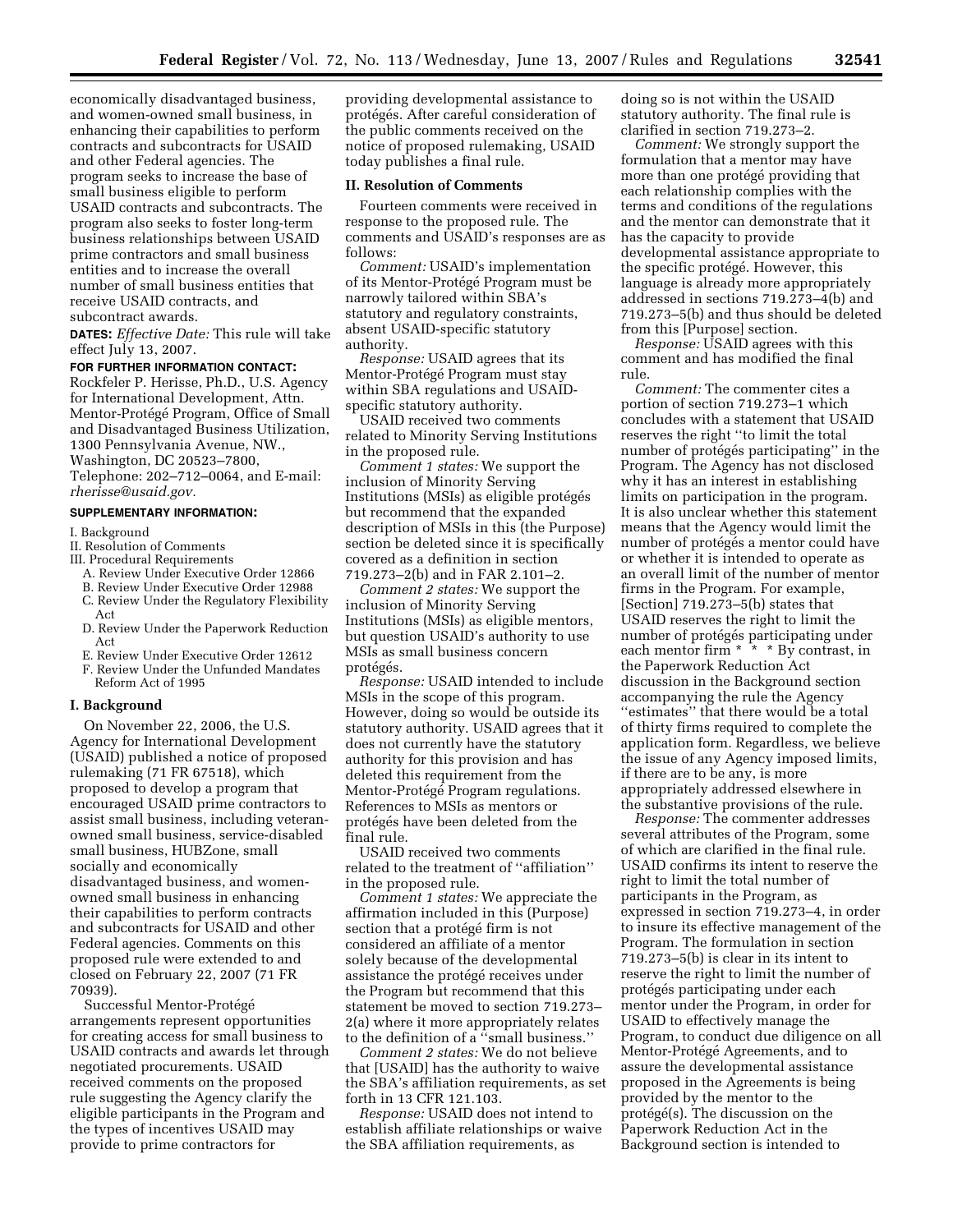provide an estimate of the number of participants from the U.S. business community to participate in the Program and was not intended to set a predetermined limit on the number of participants in the Program. USAID will monitor the number of Agreements endorsed (participants accepted into the Program) and in effect between the firms within a given period of time. These Agreements will be entered by firms in the public domain outside the controls of the USAID, but USAID imposes these measures to potentially limit participation in the Program to assure the integrity of the Mentor-Protégé Program. USAID agrees to reflect this concern in the Internal Controls section 719.273–10(a)(4) of the final rule.

*Comment:* Addressing the definitions in section 719.273–2, commenter noted that the categories of firms eligible to participate in the Program are already covered in a more inclusive manner as a defined term in paragraph (a) of this Section and recommended deleting the listing in paragraph (e).

*Response:* USAID disagrees with this comment and believes that there is merit in listing the categories of small business firms in both the new introductory paragraph of the section and in the specific definition of a Protégé.

*Comment:* (Referring to the last sentence of undesignated first paragraph of section 719.273–4) We recognize that the goal of the Mentor-Protégé Program is to expand the opportunities for small businesses to participate in USAID procurements. However, based on the capabilities of the prospective protégé firm and the developmental assistance it may need, it may be unreasonable to expect a prospective mentor firm to include the prospective protégé in the subcontracts at the outset of an Agreement. We believe USAID intended the scope of opportunities for prospective firms to be as broad as possible and that the Agency did not intend to restrict prospective protégés to only those firms that are already qualified as potential prime contractors or as subcontractors under a mentor's prime contract \* \* \*. We encourage USAID to clarify this important issue of eligibility in this paragraph.

*Response:* USAID does not expect nor will it require a prospective mentor firm to include the prospective protégé in the subcontracts at the onset of an Agreement. USAID has clarified this issue of eligibility in the final rule.

*Comment:* The commenter, citing the Federal Acquisition Regulation, states that USAID relies on 15 U.S.C.  $637(d)(4)(E)$  for its authority to provide appropriate incentives to encourage

subcontracting opportunities for small business consistent with the efficient and economical performance of the contract \* \* \* [A]lthough USAID could provide certain evaluation preferences to mentors and protégés with an approved Agreement, [commenter did] not see how USAID can provide the subcontracting credit that is set forth in the proposed rule, noting that the Department of Defense needed specific statutory authority for their Mentor-Protégé Program to provide for subcontracting credits.

*Response:* USAID agrees that it currently does not have statutory authority to permit credit for subcontracting and has modified the final rule accordingly, to refine the language in 719.273–3(b). We are concerned about making the Program attractive to mentors and protégés through allowable incentives under its statutory authority. After reviewing incentives offered by other U.S. Government agencies and as permitted by our regulations, we revised this section, using the Environmental Protection Agency (EPA) program as a model. Under the same Small Business Act authority cited above, EPA has provided certain ''incentives'' for mentors, as codified in 48 CFR 1552.219–71(j); their regulation states that costs incurred by the offeror in fulfilling their agreement with a protégé firm are not reimbursable as a direct cost under the contract, but if EPA is the responsible audit agency, these costs will be considered in determining indirect cost rates. In the final rule, USAID's ''incentive'' is similar to one provided by EPA.

*Comment:* When referencing a term such as "small business," HUBZone, etc., USAID should be referring the reader to SBA's regulations rather than the FAR. The term as used in USAID's regulation should also be consistent with the term as defined in 13 CFR.

*Response:* USAID has modified the final rule accordingly.

We received two comments on section  $719.273-4(b)(1)(ii)$ . The first commenter noted that the section provides that the applicable NAICS code for determining small business status is the services or supplies to be provided by the Protégé to the mentor, but that ''the January 2006 application form prescribes that small business eligibility is based on the primary NAICS code for the small business concern. These two differing standards must be reconciled. We support the formulation used in the rule.'' The second commenter asked that USAID clarify that the protégé must be small for the NAICS codes assigned to

the subcontract by the prime contractor (13 CFR 121.405).

*Response:* In the final rule, USAID indicates that the protégé must be small for the NAICS codes designated by the mentor, based on the supplies or services the protégé may provide to the mentor under a subcontract, in cases where there is a subcontract. USAID is not limiting protégé eligibility to only those small businesses that have a subcontract with the mentor, so we do not want the final rule to appear to make such a limitation. The comment about the application form is outside the scope of the proposed and this final rule.

*Comment:* The Summary of the proposed rule is not in agreement with the language in the proposed regulation and may be misleading.

*Response:* USAID agrees and has modified the rule to harmonize the summary and the language of the regulation.

*Comment:* The clause reference 752.219–270 should be 752.219–70.

*Response:* USAID agrees and deleted the number ''2'' from clause reference 752.219–70.

*Comment:* In section 719.273–4 Eligibility of Mentor and Protégé Firms  $(b)(2)$ , please clarify that the applicable certifications must be in accordance with SBA's Program regulations contained in 13 CFR 124 and 126.

*Response:* USAID agrees and has modified the final rule accordingly.

### **III. Procedural Requirements**

#### *A. Review Under Executive Order 12866*

Today's regulatory action has been determined to be a ''significant regulatory action'' under Executive Order 12866, ''Regulatory Planning and Review'' (58 FR 51735, October 4, 1993). Accordingly, this final rule was subject to review under that Executive Order by the Office of Information and Regulatory Affairs of the Office of Management and Budget (OMB).

### *B. Review Under Executive Order 12988*

With respect to the review of existing regulations and the promulgation of new regulations, section 3(a) of Executive Order 12988, ''Civil Justice Reform,'' 61 FR 4729 (February 7, 1996), imposes on Executive agencies the general duty to adhere to the following requirements: (1) Eliminate drafting errors and ambiguity; (2) Write regulations to minimize litigation; and (3) Provide a clear legal standard for affected conduct rather than a general standard and promote simplification and burden reduction. With regard to the review required by section 3(a),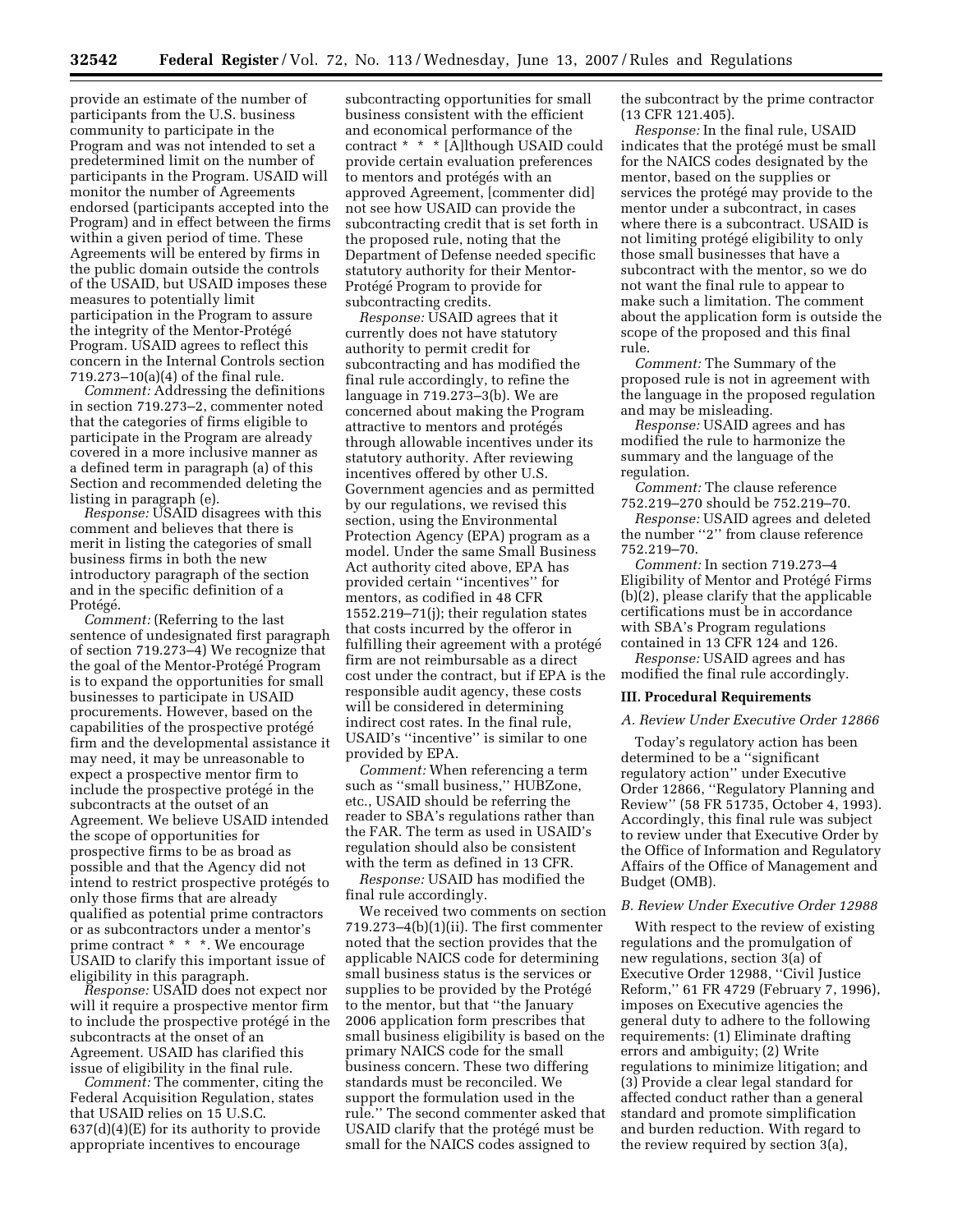section 3(b) of Executive Order 12988 specifically requires that Executive agencies make every reasonable effort to ensure that the regulation: (1) Clearly specifies the subject law's preemptive effect, if any; (2) Clearly specifies any effect on existing Federal law or regulation; (3) Provides a clear legal standard for affected conduct while promoting simplification and burden reduction; (4) Specifies the retroactive effect, if any; (5) Adequately defines key terms; and (6) Addresses other important issues affecting clarity and general draftsmanship under any guidelines issued by the Attorney General. Section 3(c) of Executive Order 12988 requires Executive agencies to review regulations in light of applicable standards in section 3(a) and section 3(b) to determine whether they are met or it is unreasonable to meet one or more of them. USAID has completed the required review and determined that these proposed regulations meet the relevant standards of Executive Order 12988.

# *C. Review Under the Regulatory Flexibility Act*

This final rule has been reviewed under the Regulatory Flexibility Act of 1980, Public Law 96–354, that requires preparation of an initial regulatory flexibility analysis for any rule that must be proposed for public comment and that is likely to have significant economic impact on a substantial number of small entities. Small entities include small business, small organizations, and small governmental jurisdictions.

For purposes of assessing the impact of today's rule on small entities, small entity is defined as: (1) A small business that meets the definition of a small business found in the Small Business Act and codified in 13 CFR 121.201; (2) a small governmental jurisdiction that is a government of a city, county, town school district or special district with a population of less than 50,000; or (3) a small organization that is any not-forprofit enterprise which is independently owned and operated and is not dominant in its field.

After considering the economic impacts of today's rule on small entities, I certify that this action will not have a significant economic impact on a substantial number of small entities. In determining whether a rule has a significant economic impact on a substantial number of entities, the impact of concern is any significant adverse economic impact on small entities, since the primary purpose of the regulatory flexibility analyses is to identify and address regulatory

alternatives ''which minimize any significant economic impact of the proposed rule on small entities.'' (5 U.S.C. 603 and 604) Thus, an agency may certify that a rule will not have a significant economic impact on a substantial number of small entities if the rule relieves regulatory burden, or otherwise has a positive economic effect on all of the small entities subject to the rule. In fact, the purpose of the USAID Mentor-Protégé Program is to increase small business accessibility to USAID contracting. This rule streamlines USAID internal operating procedures and will therefore not have a significant economic impact on small entities.

## *D. Review Under the Paperwork Reduction Act*

This rule requires USAID Mentor-Protégé Program participants to submit an application (see section 719.273–7) and annual progress reports to the USAID Mentor-Protégé Program Manager at USAID Headquarters (see section 719.273–10). The information in the reports is necessary to determine the value of the developmental assistance and if the schedules and developmental assistance levels contained in Mentor-Protégé Agreements are being met. Performance under the Agreements is the basis for providing proper recognition to Mentor firms. USAID submitted the proposed collection of information to the Office of Management and Budget for review and approval under the Paperwork Reduction Act, 44 U.S.C. 3501, et seq. The Office of Management and Budget has not yet approved the collection of information in this rule.

An agency may not conduct or sponsor and a person is not required to respond to a collection of information unless it displays a currently valid OMB control number (5 CFR 1320.5(b)).

# *E. Review Under Executive Order 12612*

Executive Order 12612, (52 FR 41685, October 30, 1987), requires that regulations, rules, legislation, and any other policy actions be reviewed for any substantial direct effects on States, on the relationship between the Federal Government and the States, or in the distribution of power and responsibilities among the various levels of Government. If there are sufficient substantial direct effects, then the Executive Order requires the preparation of a federalism assessment to be used in all decisions involved in promulgating and implementing a policy action. States would not be directly subject to this rule, since they are not among the class of entities described as Mentors or Protégés.

USAID has determined that this rule would not have a substantial direct effect on the institutional interests or traditional functions of the States.

# *F. Review Under the Unfunded Mandates Reform Act of 1995*

The Unfunded Mandates Reform Act of 1995 (Pub. L. 104–4) generally requires a Federal agency to perform a detailed assessment of costs and benefits of any rule imposing a federal mandate with costs to State, local or tribal governments, or to the private sector of \$100 million or more. This rulemaking would only affect private sector entities, and the impact is less than \$100 million.

#### **List of Subjects in 48 CFR Part 719**

Government procurement.

■ For the reasons set out in the preamble, USAID amends 48 CFR Chapter 7 as set forth below:

## **PART 719—SMALL BUSINESS PROGRAMS**

■ 1. The authority citation for part 719 is revised to read as follows:

**Authority:** 42 U.S.C. 7254, 40 U.S.C. 486(c), 42 U.S.C. 2201.

■ 2. A new subpart 719.273 is added as follows:

# **Subpart 719.273—The U.S. Agency for International Development (USAID) Mentor-Prote´ge´ Program**

Sec.

- 719.273 The U.S. Agency for International Development Mentor-Protégé Program.
- 719.273–1 Purpose.
- 719.273–2 Definitions.
- 719.273–3 Incentives for Prime Contractor Participation.
- 719.273-4 Eligibility of Mentor and Protégé Firms.<br>719.273–5
- 719.273–5 Selection of Protégé Firms.<br>719.273–6 Application Process.
- 719.273–6 Application Process.
- **OSDBU Review of Application.**
- 719.273–8 Developmental Assistance.
- Obligations Under the Mentor-
- Protégé Program.
- 719.273–10 Internal Controls.
- Solicitation Provision and Contract Clause.

# **719.273 The United States Agency for International Development (USAID) Mentor-Prote´ge´ Program.**

#### **719.273–1 Purpose.**

The USAID Mentor-Protégé Program is designed to assist small business, including veteran-owned small business, service-disabled veteranowned small business, HUBZone, small socially and economically disadvantaged business, and womenowned small business in enhancing their capabilities to perform contracts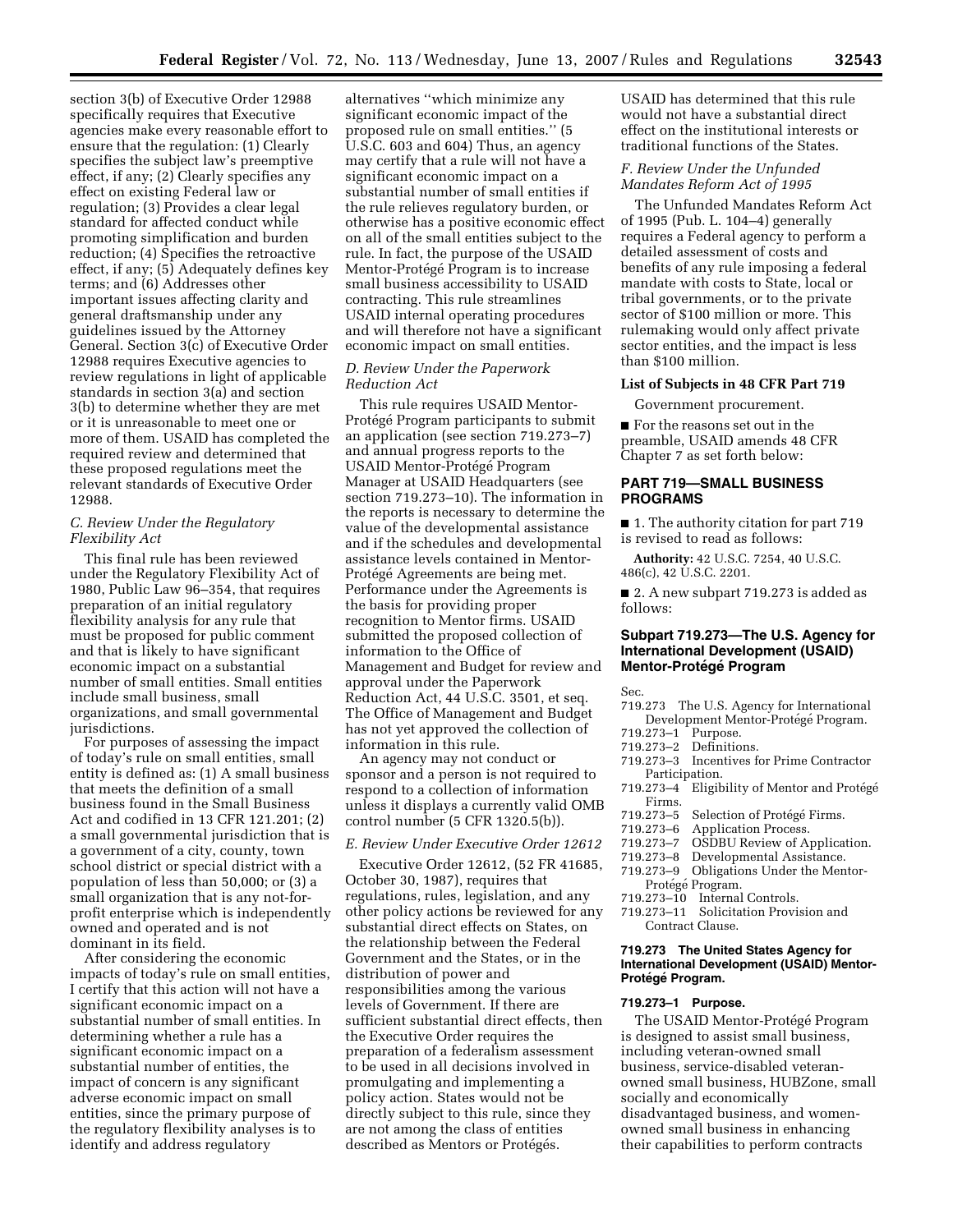and sub-contracts for USAID and other Federal agencies. The Mentor-Protégé Program is also designed to improve the performance of USAID contractors and subcontractors by providing developmental assistance to Protégé entities, fostering the establishment of long-term business relationships between small business and prime contractors, and increasing the overall number of small business that receive USAID contract and subcontract awards. A firm's status as a Protégé under a USAID contract shall not have an effect on the firm's eligibility to seek other prime contracts or subcontracts.

# **719.273–2 Definitions.**

Throughout, the term ''small business'' includes all categories of small firms as defined by the Small Business Administration (SBA) on whose behalf the Office of Small and Disadvantaged Business Utilization (OSDBU) is chartered to advocate, including small business, small disadvantaged business, women-owned small business, veteran-owned and service-disabled veteran-owned small business and small business located in HUBZones, as those terms are defined in 13 CFR part 124. The determination of affiliation is a function of the SBA.

(a) A ''Mentor'' is a prime contractor that elects to promote and develop small business subcontractors by providing developmental assistance designed to enhance the business success of the Protégé.

(b) ''Program'' refers to the USAID Mentor-Protégé Program as described in this Chapter.

(c) "Protégé" means a small business, small disadvantaged business, womenowned small business, HUBZone small business, veteran-owned small business or service-disabled veteran owned small business that is the recipient of developmental assistance pursuant to a Mentor-Protégé Agreement.

### **719.273–3 Incentives for Prime Contractor Participation.**

(a) Under the Small Business Act, 15 U.S.C. 637(d)(4)(E), USAID is authorized to provide appropriate incentives to encourage subcontracting opportunities for small business consistent with the efficient and economical performance of the contract. This authority is limited to negotiated procurements. FAR 19.202–1 provides additional guidance.

(b) Costs incurred by a Mentor to provide developmental assistance, as described in 719.273–8 to fulfill the terms of their agreement(s) with a Protégé firm(s), are not reimbursable as a direct cost under a USAID contract. If USAID is the mentor's responsible audit

agency under FAR 42.703–1, USAID will consider these costs in determining indirect cost rates. If USAID is not the responsible audit agency, mentors are encouraged to enter into an advance agreement with their responsible audit agency on the treatment of such costs when determining indirect cost rates.

(c) In addition to subparagraph (b) above, contracting officers may give Mentors evaluation credit under FAR 15.101–1 considerations for subcontracts awarded pursuant to their Mentor-Protégé Agreements and their subcontracting plans. Therefore:

(1) Contracting officers may evaluate subcontracting plans containing Mentor-Protégé arrangements more favorably than subcontracting plans without Mentor-Protégé Agreements.

(2) Contracting officers may assess the prime contractor's compliance with the subcontracting plans submitted in previous contracts as a factor in evaluating past performance under FAR  $15.305(a)(2)(v)$  and determining contractor responsibility 19.705–5(a)(1).

(d) OSDBU Mentoring Award. A nonmonetary award will be presented annually to the Mentoring firm providing the most effective developmental support of a Protégé. The Mentor-Protégé Program Manager will recommend an award winner to the Director of the Office of Small and Disadvantaged Business Utilization (OSDBU).

(e) OSDBU Mentor-Protégé Annual Conference. At the conclusion of each year in the Mentor-Protégé Program, Mentor firms will be invited to brief contracting officers, program leaders, office directors and other guests on Program progress.

# **719.273–4 Eligibility of Mentor and Prote´ge´ Firms.**

Eligible business entities approved as Mentors may enter into agreements (hereafter referred to as "Mentor-Protégé Agreement'' or ''Agreement'' and explained in section 719.273–6) with eligible Protégés. Mentors provide appropriate developmental assistance to enhance the capabilities of Protégés to perform as contractors and/or subcontractors. Eligible small business entities capable of providing developmental assistance may be approved as Mentors. Protégés may participate in the Program in pursuit of a prime contract or as subcontractors under the Mentor's prime contract with the USAID, but are not required to be a subcontractor to a USAID prime contractor or be a USAID prime contractor. Notwithstanding eligibility requirements in this section, USAID reserves the right to limit the number of

participants in the Program in order to insure its effective management of the Mentor-Protégé Program.

(a) Eligibility. A Mentor:

(1) May be either a large or small business entity;

(2) Must be eligible for award of Government contracts;

(3) Must be able to provide developmental assistance that will enhance the ability of Protégés to perform as prime contractors or subcontractors; and

(4) Will be encouraged to enter into arrangements with entities with which it has established business relationships.

(b) Eligibility. A Protégé:

(1) Must be a small business, veteranowned small business, service-disabled veteran-owned small business, HUBZone, small socially and economically disadvantaged business, and women-owned small business);

(2) Must meet the size standard corresponding to the NAICS code that the Mentor prime contractor believes best describes the product or service being acquired by the subcontract; and (3) Eligible for award of government

contracts.

(c) Protégés may have multiple Mentors. Protégés participating in Mentor-Protégé programs in addition to USAID's Program should maintain a system for preparing separate reports of Mentoring activity so that results of the USAID Program can be reported separately from any other agency program.

(d) A Protégé firm shall self-certify to a Mentor firm that it meets the requirements set forth in paragraph (b) of this section and possess related certifications granted by the Small Business Administration (e.g., HUBZone, 8(a), etc.). Mentors may rely in good faith on written representations by potential Protégés that they meet the specified eligibility requirements. HUBZone and small disadvantaged business status eligibility and documentation requirements are determined according to 13 CFR part 124.

#### **719.273–5 Selection of Prote´ge´ Firms.**

(a) Mentor firms will be solely responsible for selecting Protégé firms. Mentors are encouraged to select from a broad base of small business including small disadvantaged business, womenowned small business, veteran-owned small business, service-disabled veteran-owned small business, and HUBZone firms whose core competencies support USAID's mission.

(b) Mentors may have multiple Protégés. However, to preserve the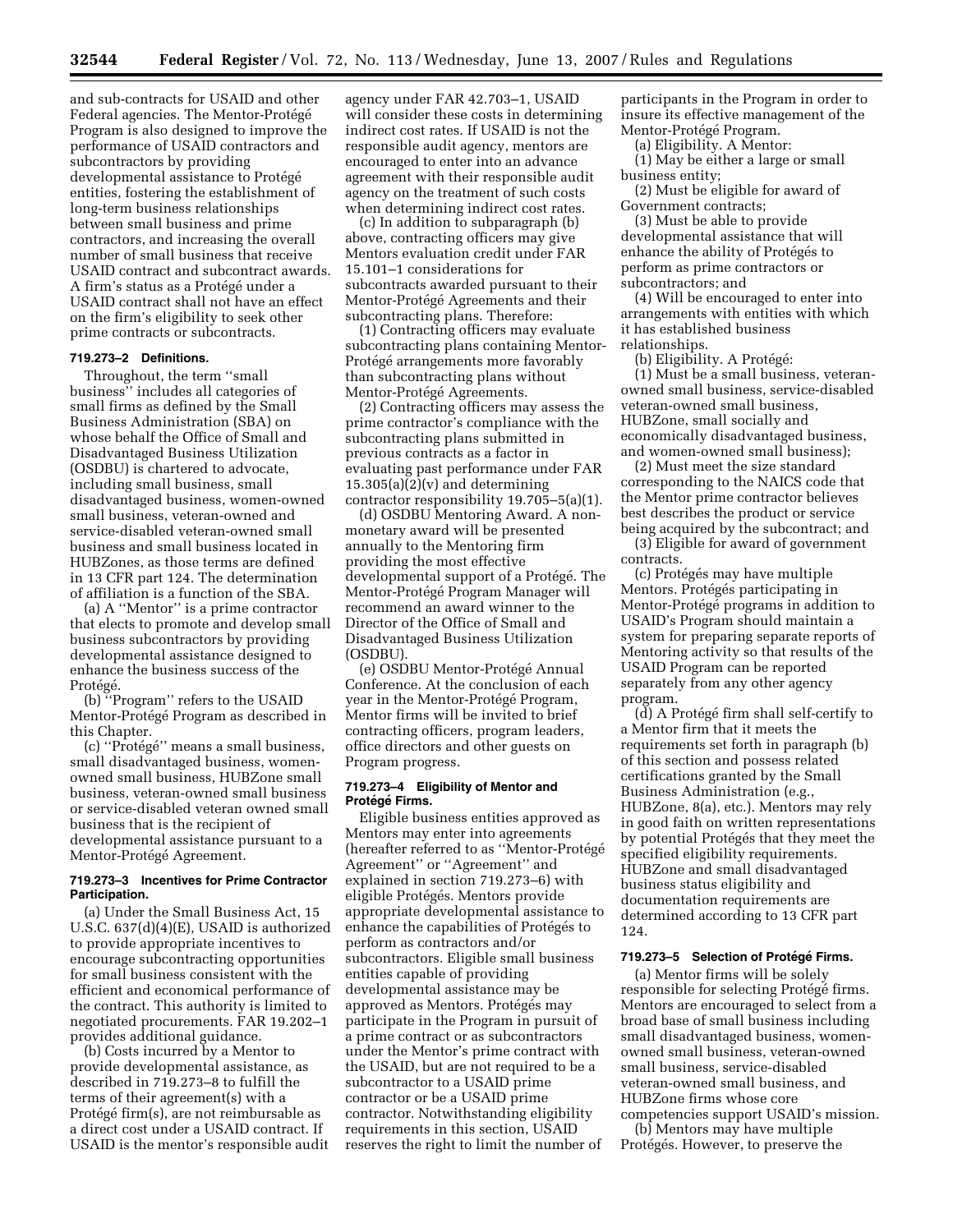integrity of the Program and assure the quality of developmental assistance provided to Protégés, USAID reserves the right to limit the total number of Protégés participating under each Mentor firm for the Mentor-Protégé Program.

(c) The selection of Protégé firms by Mentor firms may not be protested, except that any protest regarding the size or eligibility status of an entity selected by a Mentor shall be handled in accordance with the Federal Acquisition Regulation (FAR) and the Small Business Administration regulations.

# **719.273–6 Application Process.**

Entities interested in becoming a Mentor firm must apply in writing to the USAID Office of Small and Disadvantaged Business Utilization (OSDBU) by submitting form AID 321– 1 (OMB Control number 0412–0574 approved on 5/22/2007). The application shall contain the Mentor-Protégé Agreement and shall be evaluated for approval. Evaluations will consider the nature and extent of technical and managerial support as well as any proposed financial assistance in the form of equity investment, loans, joint-venture, and traditional subcontracting support. The Mentor-Protégé Agreement must contain:

(a) Names, addresses, phone numbers, and e-mail addresses (if available) of Mentor and Protégé firm(s) and a point of contact for both Mentor and Protégé;

(b) A description of the developmental assistance that will be provided by the Mentor to the Protégé, including a description of the work or product contracted for (if any), a schedule for providing assistance, and criteria for evaluation of the Protégé's developmental success;

(c) A listing of the number and types of subcontracts to be awarded to the Protégé;

(d) Duration of the Agreement, including rights and responsibilities of both parties (Mentor and Protégé);

(e) Termination procedures, including procedures for the parties' voluntary withdrawal from the Program. The Agreement shall require the Mentor or the Protégé to notify the other firm in writing at least 30 days in advance of its intent to voluntarily terminate the Agreement;

(f) Procedures requiring the parties to notify OSDBU immediately upon receipt of termination notice from the other party;

(g) A plan for accomplishing the work or product contracted for should the Agreement be terminated; and

(h) Other terms and conditions, as appropriate.

# **719.273–7 OSDBU Review of Application.**

(a) OSDBU will review the information to establish the Mentor and Protégé eligibility and to ensure that the information that is in section 719.273– 6 is included. If the application relates to a specific contract, then OSDBU will consult with the responsible contracting officer on the adequacy of the proposed Agreement, as appropriate. OSDBU will complete its review no later than 30 calendar days after receipt of the application or after consultation with the contracting officer, whichever is later. Application for and enrollment into the Program are free and open to the public.

(b) After OSDBU completes its review and provides written approval, the Mentor may execute the Agreement and implement the developmental assistance as provided under the Agreement. OSDBU will provide a copy of the Mentor-Protégé Agreement to the USAID contracting officer for any USAID contracts affected by the Agreement.

(c) The Agreement defines the relationship between the Mentor and Protégé firms only. The Agreement itself does not create any privity of contract or contractual relationship between the Mentor and USAID nor the Protégé and USAID.

(d) If the application is disapproved, the Mentor may provide additional information for reconsideration. OSDBU will complete review of any supplemental material no later than 30 days after its receipt. Upon finding deficiencies that USAID considers correctable, OSDBU will notify the Mentor and Protégé and request correction of deficiencies to be provided within 15 days.

### **719.273–8 Developmental Assistance.**

The forms of developmental assistance a Mentor can provide to a Protégé include and are not limited to the following:

(a) Guidance relating to—

(1) Financial management;

(2) Organizational management;

(3) Overall business management/ planning;

- (4) Business development; and
- (5) Technical assistance.
- (b) Loans;
- (c) Rent-free use of facilities and/or equipment;

(d) Property;

(e) Temporary assignment of

personnel to a Protégé for training; and (f) Any other types of permissible,

mutually beneficial assistance.

#### **719.273–9 Obligations Under the Mentor-Prote´ge´ Program.**

(a) A Mentor or Protégé may voluntarily withdraw from the Program. However, in no event shall such withdrawal impact the contractual requirements under any prime contract.

(b) Mentor and Protégé entities shall submit to the USAID Office of Small and Disadvantaged Business Utilization (OSDBU) annual reports on progress under the Mentor-Protégé Agreement. USAID will evaluate annual reports by considering the following:

(1) Specific actions taken by the Mentor during the evaluation period to increase the participation of their Protégé(s) as suppliers to the Federal Government and to commercial entities;

(2) Specific actions taken by the Mentor during the evaluation period to develop technical and administrative expertise of a Protégé as defined in the Agreement;

 $(3)$  The extent to which the Protégé has met the developmental objectives in the Agreement;

(4) The extent to which the Mentor's participation in the Mentor-Protégé Program impacted the Protégé'(s) ability to receive contract(s) and subcontract(s) from private firms and Federal agencies other than USAID; and, if deemed necessary;

(5) Input from the Protégé on the nature of the developmental assistance provided by the Mentor.

(c) OSDBU will submit annual reports to the relevant contracting officer regarding participating prime contractor(s)' performance in the Program.

(d) Mentor and Protégé firms shall submit an evaluation to OSDBU at the conclusion of the mutually agreed upon Program period, the conclusion of the contract, or the voluntary withdrawal by either party from the Program, whichever comes first.

#### **719.273–10 Internal Controls.**

(a) OSDBU will oversee the Program and will work in concert with the Mentor-Protégé Program Manager and relevant contracting officers to achieve Program objectives. OSDBU will establish internal controls as checks and balances applicable to the Program. These controls will include:

(1) Reviewing and evaluating Mentor applications for validity of the provided information;

(2) Reviewing annual progress reports submitted by Mentors and Protégés on Protégé development to measure Protégé progress against the plan submitted in the approved Agreement;

(3) Reviewing and evaluating financial reports and invoices submitted